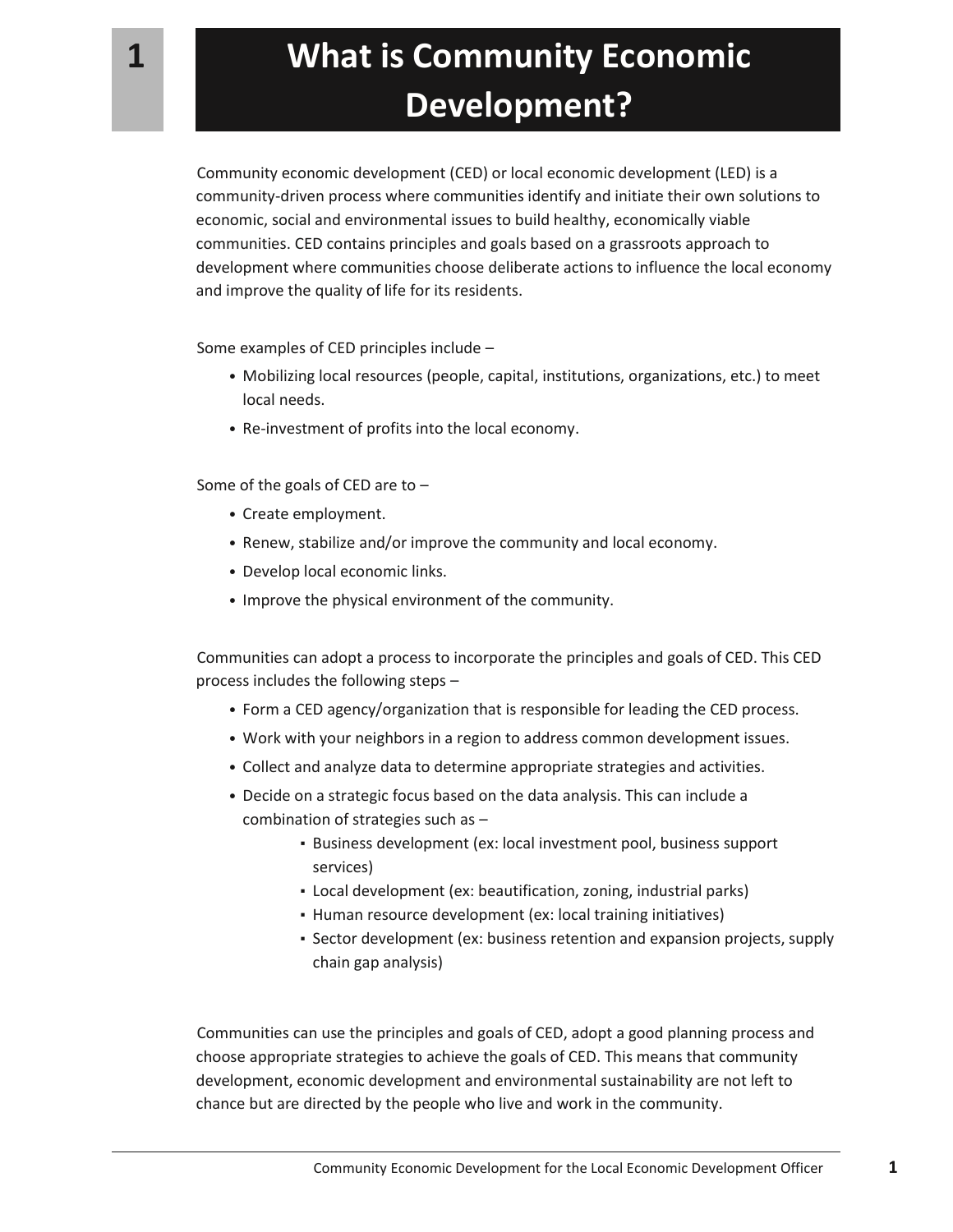Before a community can effectively implement a CED process, the community must commit to long-term support of CED processes. This means municipalities, key community leaders, groups, organizations and institutions must be prepared to invest in CED to make positive changes in the community.

• Remember, CED is not a quick fix to a crisis (ex: large business closing). It is a way to plan and act over a long period of time, so that a community can take charge of its own future.

No matter what gets a community involved in CED, success depends on many things –

- People in the community who are willing to get involved
- Knowledge and skill of the leaders (ex: councilors, economic development staff or community volunteers leading the charge)
- Motivated and effective community and political leadership
- Community spirit and how well groups get along and work together
- Entrepreneurial spirit